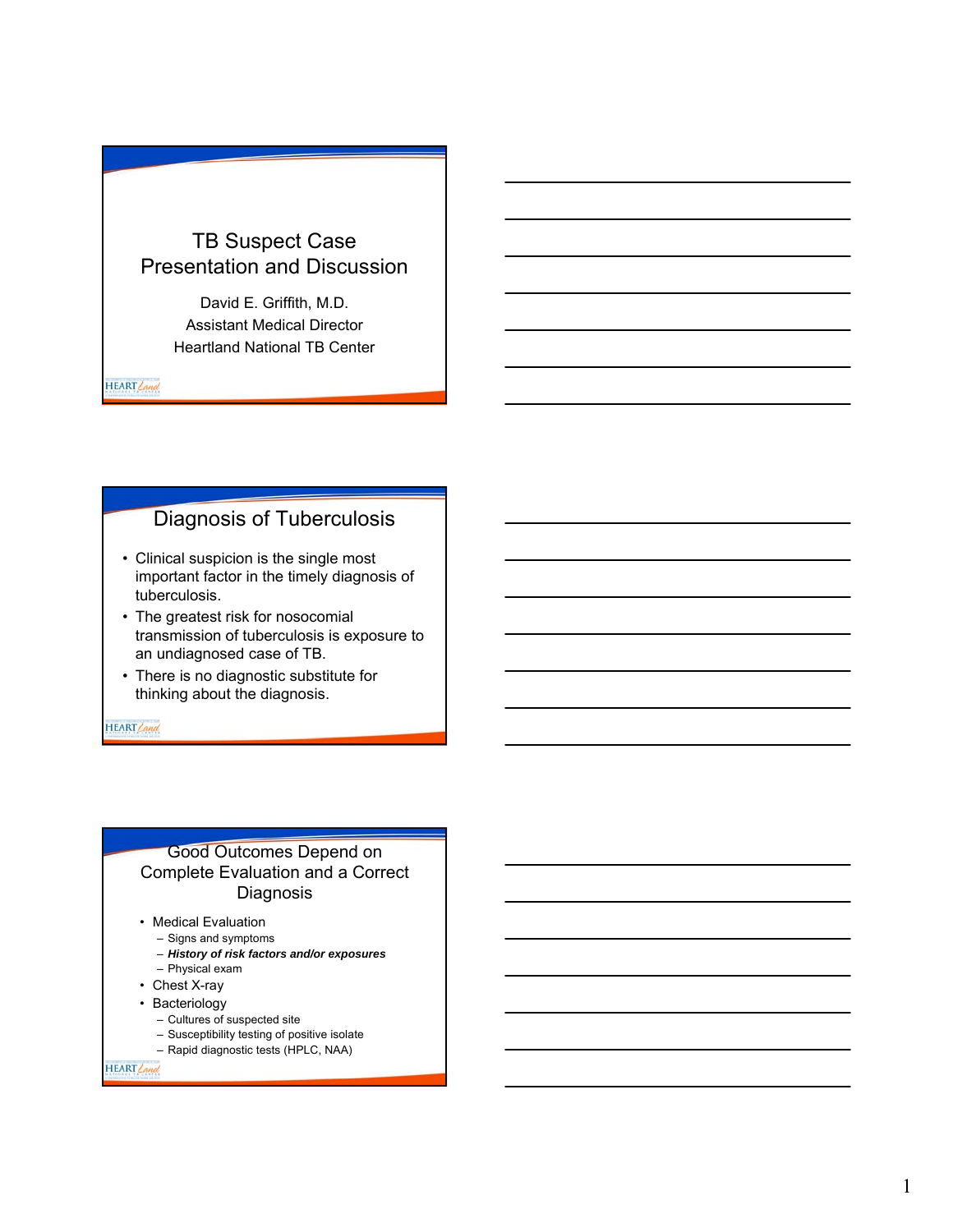## Postprimary (Reactivation) Disease

• "Parenchymal opacities situated in the apical and posterior segments of the upper lobes and the superior segment of the lower lobes, often associated with cavitation, are the characteristic radiographic manifestations of postprimary TB."

HEART Land

### Progressive Primary TB: Radiographic Findings

- Parenchymal disease: areas of greatest ventialtion-lower and middle lobes
- Lymphadenopathy
- Pleural effusion
- Miliary tuberculosis
- Obstructive atelectasis due to lymphadenopathy
- Normal chest radiograph

HEART Land

# TB and AIDS: Radiographic Appearance

- The radiographic manifestations of HIVassociated pulmonary TB are dependent on the level of immuno-suppression.
	- Relatively intact cellular immune function (CD4 > 200): radiographic findings similar to non-HIV infected individuals (upper lobe, cavitary disease)
	- Severe immunosuppression (CD4 < 200): findings c/w primary disease or normal chest radiographs or dissemination with miliary pattern or extrapulmonary disease

HEART Can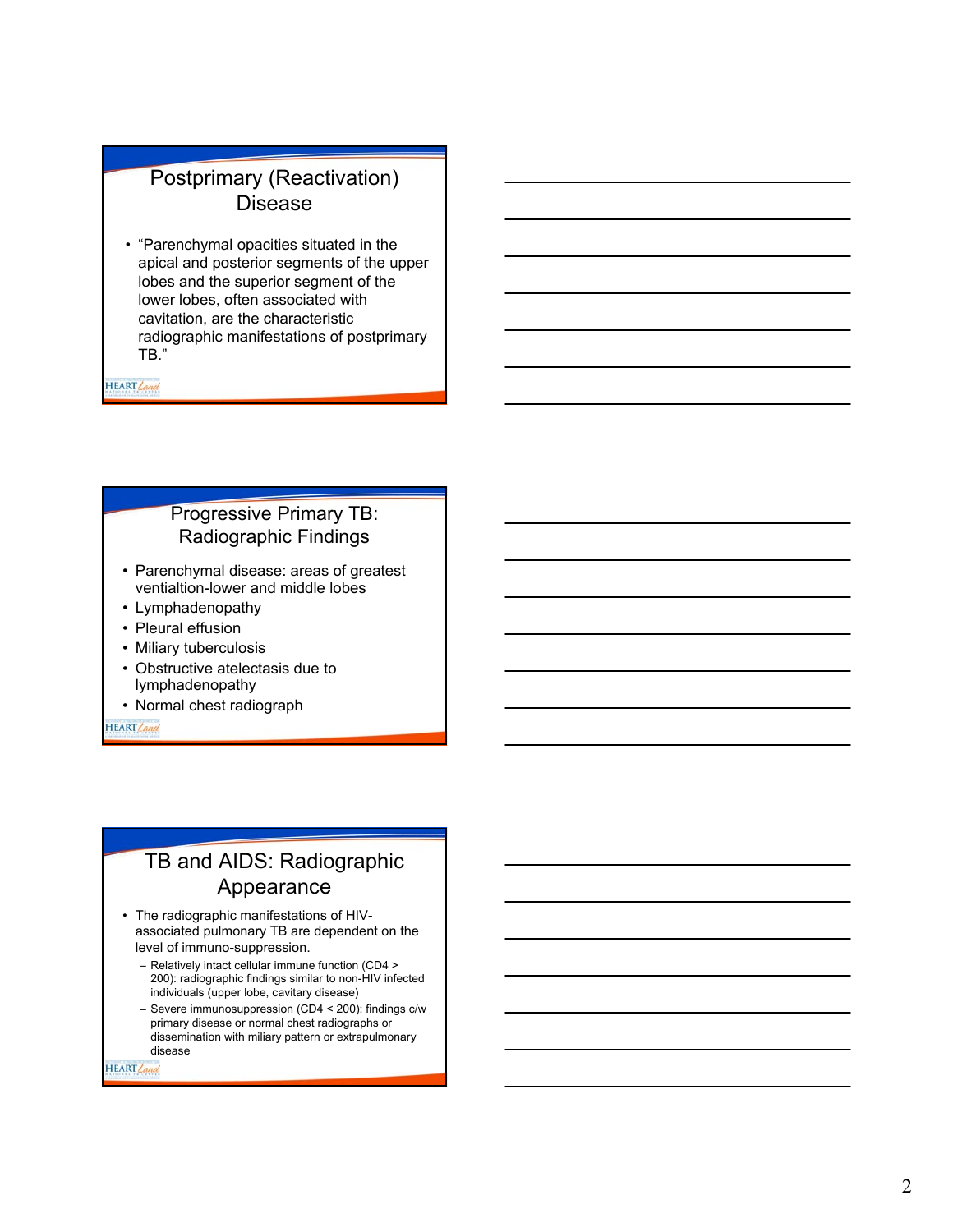# Atypical Presentation of TB

- HIV infection, chronic renal disease, diabetes, immunosuppression may alter presentation
	- CXR may be atypical; lower lobe infiltrate, adenopathy or completely normal
	- Negative TST or QTF Gold
	- Negative smear in up to 50%
	- Atypical clinical presentation

HEART Land

#### Reasons a Diagnosis of TB is Missed or Delayed

- Patient is diagnosed as a community acquired pneumonia and responds to a fluroquinolone
- Atypical clinical and radiographic picture
- Extrapulmonary disease
- Clinician does not consider TB a diagnosis

HEART Land

#### Delayed TB Diagnosis

- Patient from Mexico in his mid 30's, in the U.S. more than a year, presented to local ED with cough, fever
- Patient treated with oral fluoroquinolone with mild, transient improvement, but symptoms relapsed
- Represented to ED and given FQ again, little symptomatic change
- After 4 months, seen in different ED, sputum sent for AFB which was 4+ AFB positive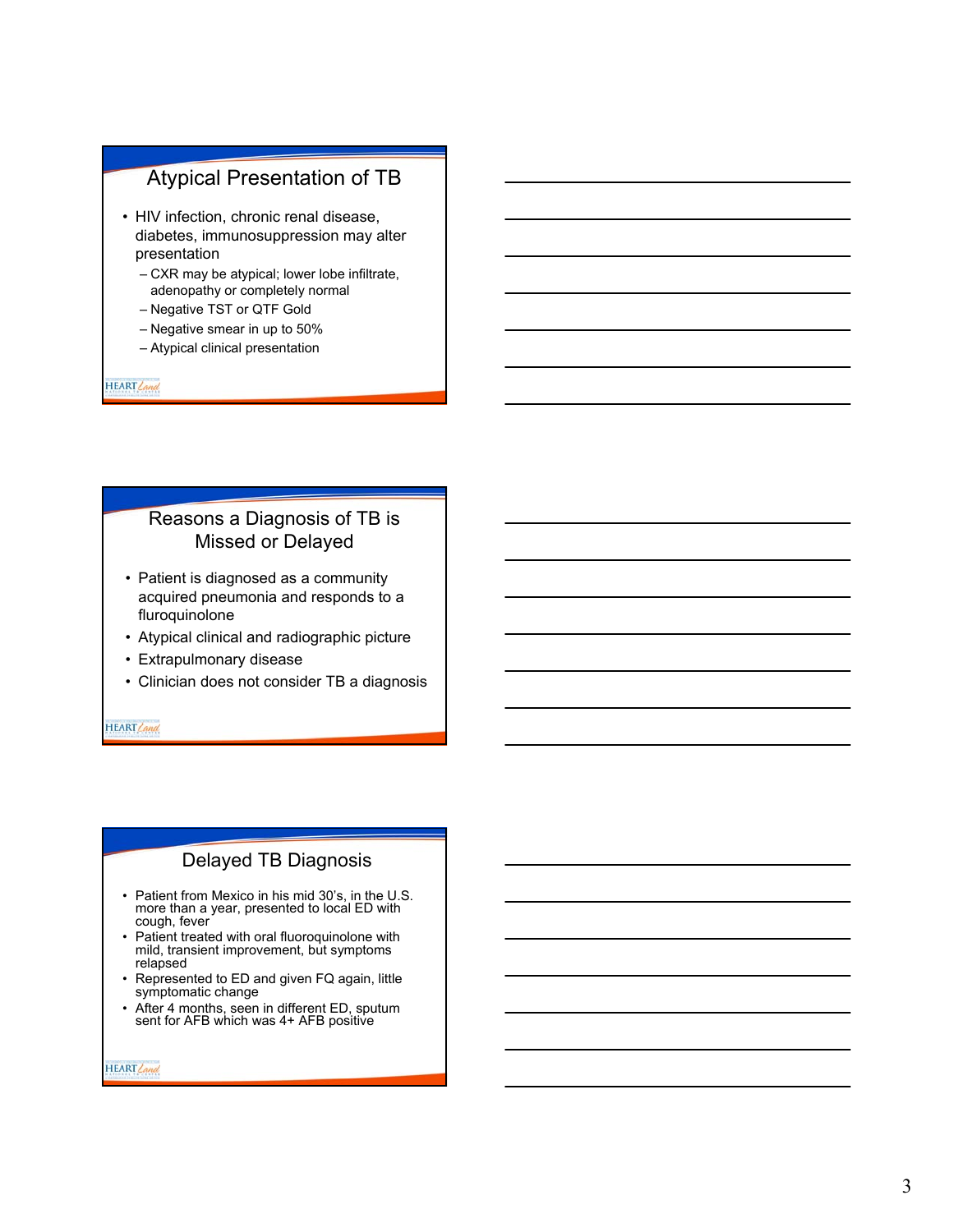



- Patient with multiple contacts: family, coworkers, healthcare workers and multiple skin test conversions
- Started on RIPE, *M.tuberculosis* isolate susceptible to first line medications
- Successfully treated with 9 months standard medication

**HEART** Land

#### Delay in Diagnosis of TB With Empiric Antibiotic Use

• Prospective study to assess delay in diagnosis

- 85/158 Tb patients received antibiotics for non-TB dx before TB dx
	-
	- 30 patients received more than one course 52 courses FQN to 45 patients (38%) 33 courses macrolides to 29 patients (24%)
	-
	- 11 courses amoxicillin 11 courses cephalosporins
	- 10 courses trimethoprin-sulfamethoxazole
	- 2 courses of clindamycin, 1 of vancomycin • 17 courses unknown

» Int J Tuberc Lung Dis 2005;9:392-397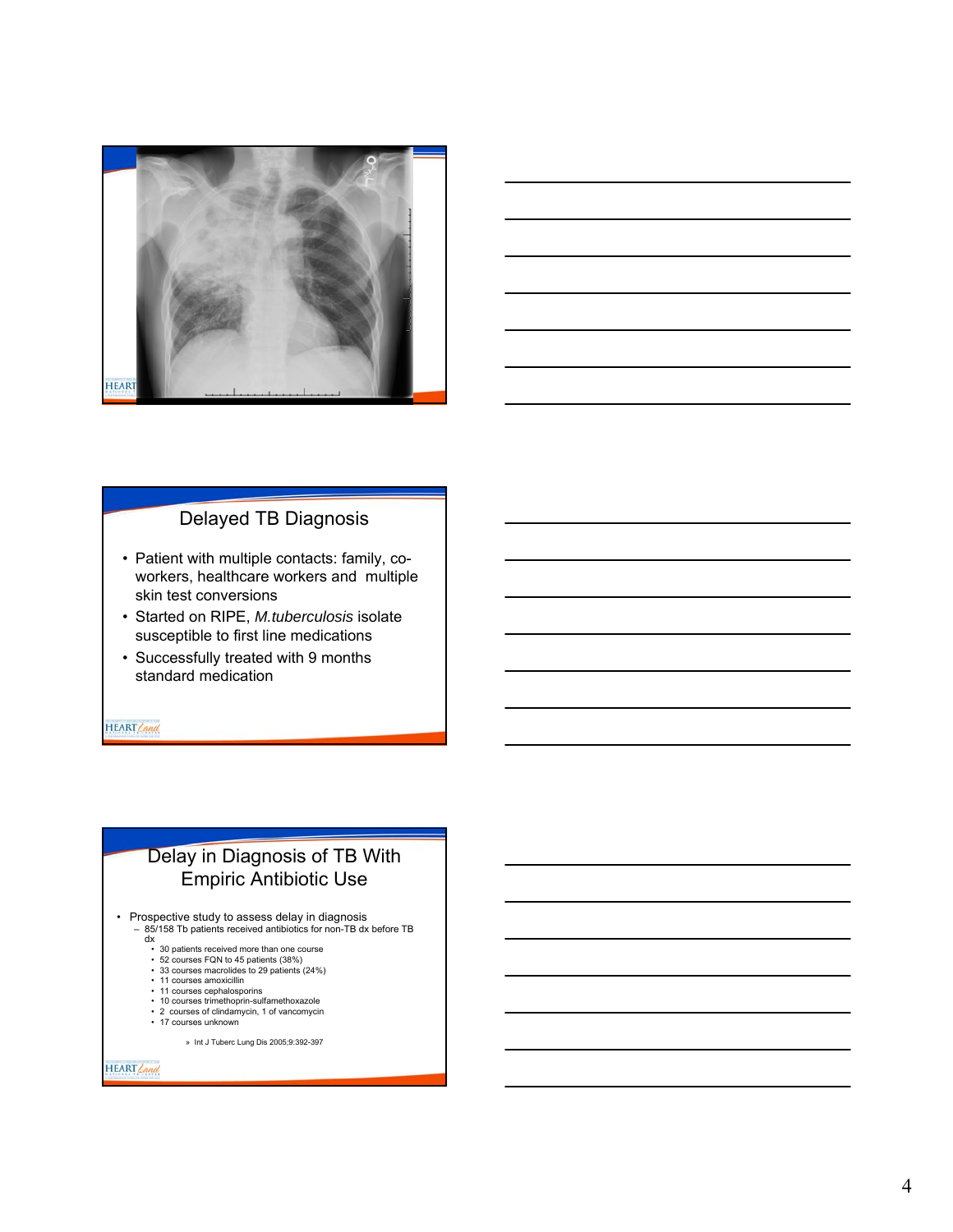

**Impirical treatment of community-acquired pneumonia and the development of fluoroquinolone-resistant TB.**  Long et al, Clin Infect Dis 2009; 48: 1354-60

- 74/428 patients with TB had received  $\geq 1$ fluoroquinolone (FQ) prescription within 6 months of TB diagnosis
- 3/148 M. tuberculosis isolates FQ resistant: all patients had received multiple FQ prescriptions
- Single FQ prescriptions not associated with FQ resistance, but multiple FQ prescriptions were associate with FQ resistance.

HEART Land

### Case 1: OE

- 29 yo man from Mexico, in the U.S. 4 years, frequent travel to Florida, Mexico
- One year of symptoms including cough, fever, malaise, weight loss
- Abnormal CXR with cavity treated as community acquired pneumonia on multiple occasions
- Referred to DSHS for enlarging cavity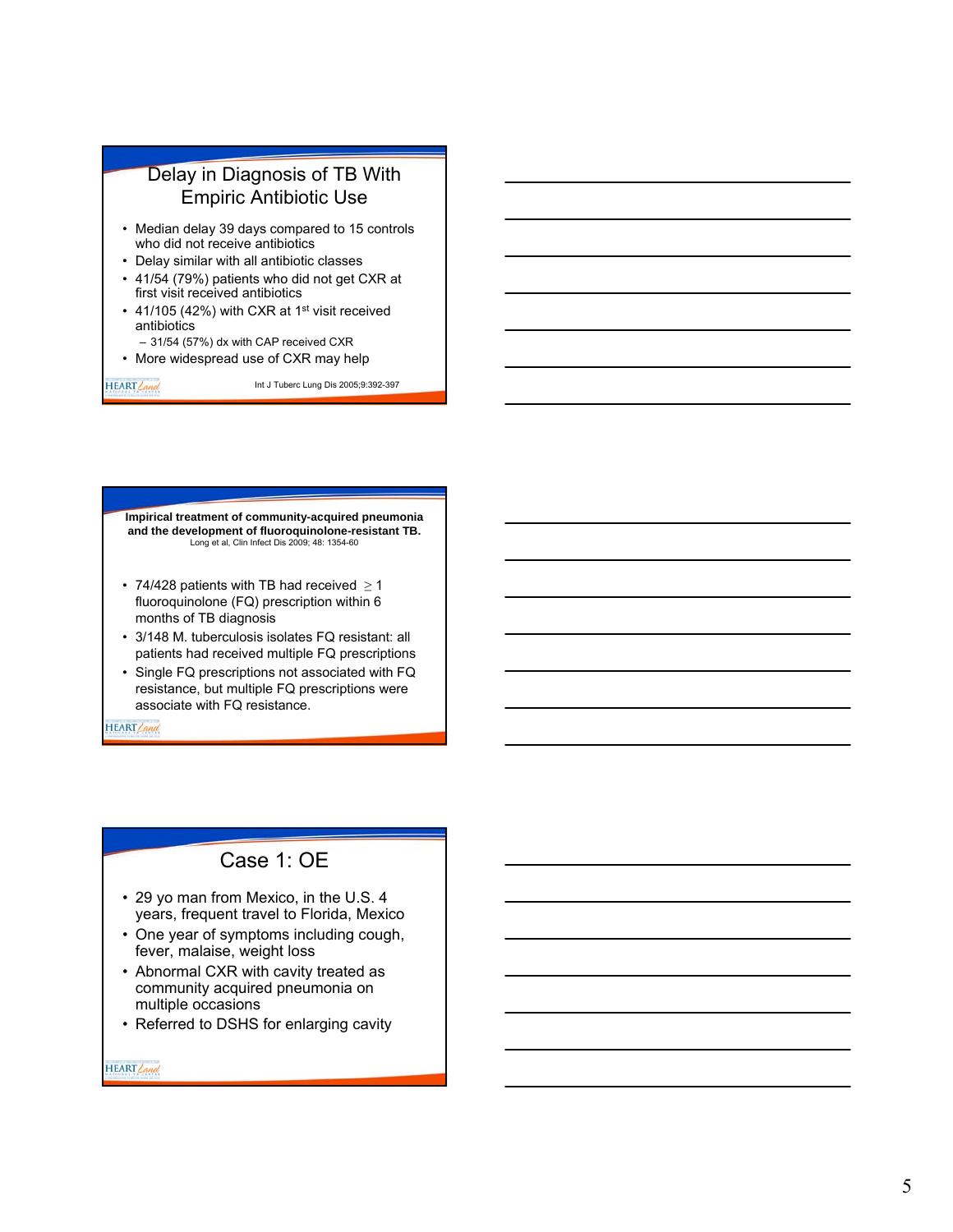



# Case 1: OE

- 31 contacts tested by DSHS
- Multiple children (family and non-family) cared for in the patient's home
- 21 (+) PPD results
- 6 active cases, all children (ages 1 yr, mos to 10 yrs, 8 mos)

HEART Land

# Case 2: IM

- 2 yrs 3 mos old female
- Contact to OE
- Asymptomatic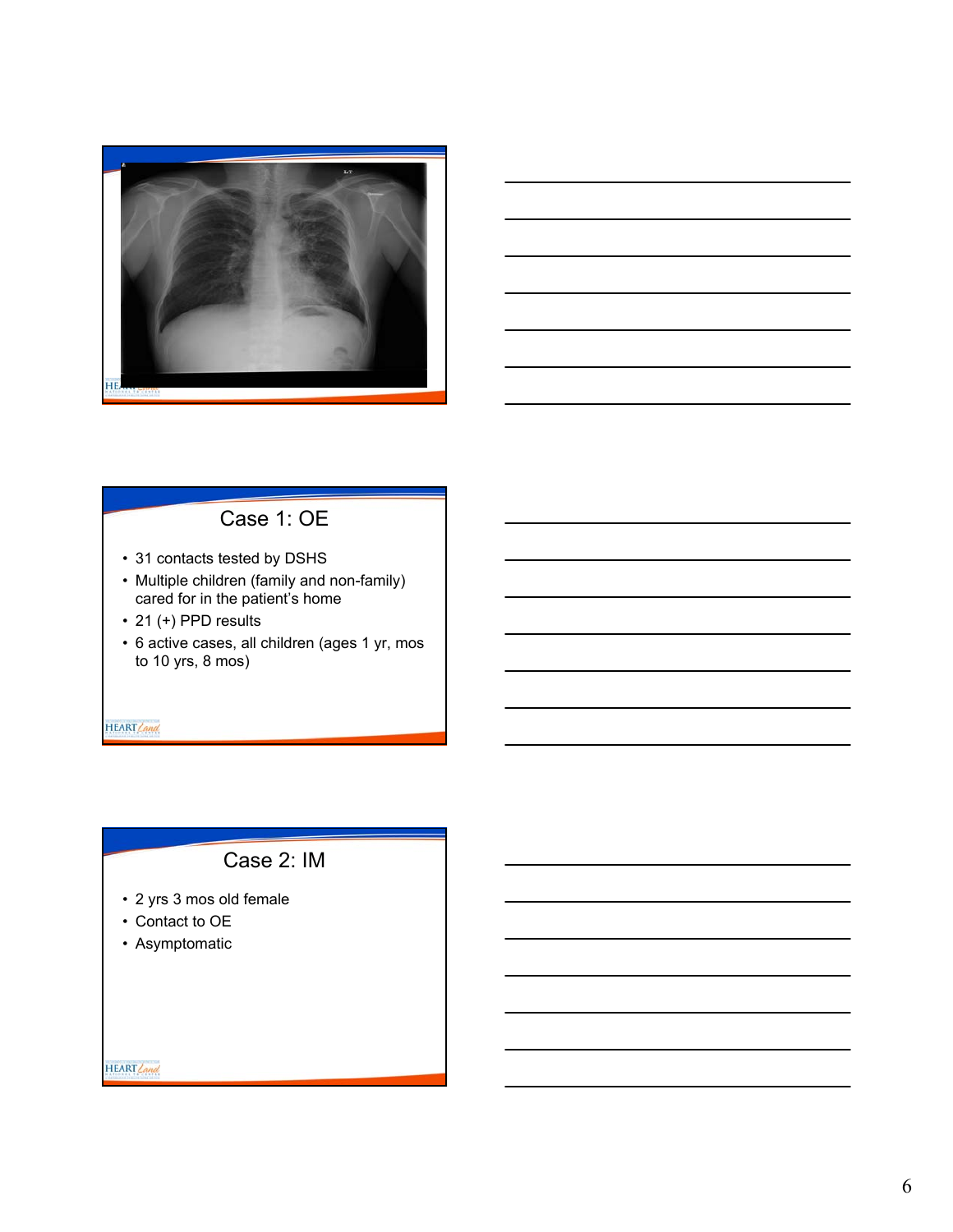



# Case 4: VM

- 2 yrs 3 mos male
- Contact to OE
- Asymptomatic

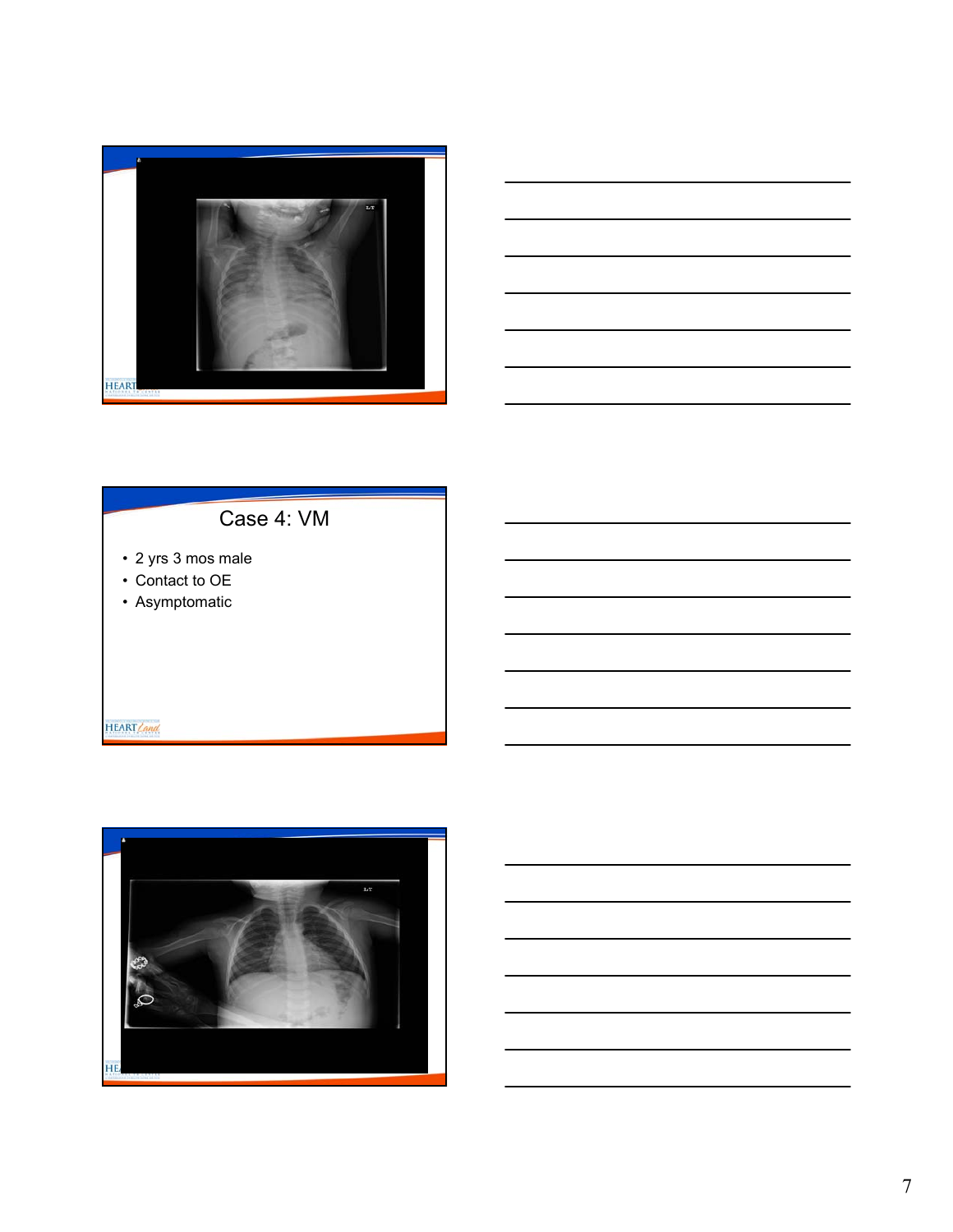





- 25 yr old male with 9 month history of cough and weight loss
- ER visit 6 months earlier for "bronchitis"
- Incarcerated along border x 2 yrs
- Large # family contacts and small children
- Worked as a caterer
- Picked up from mall by EMS due to severe coughing spell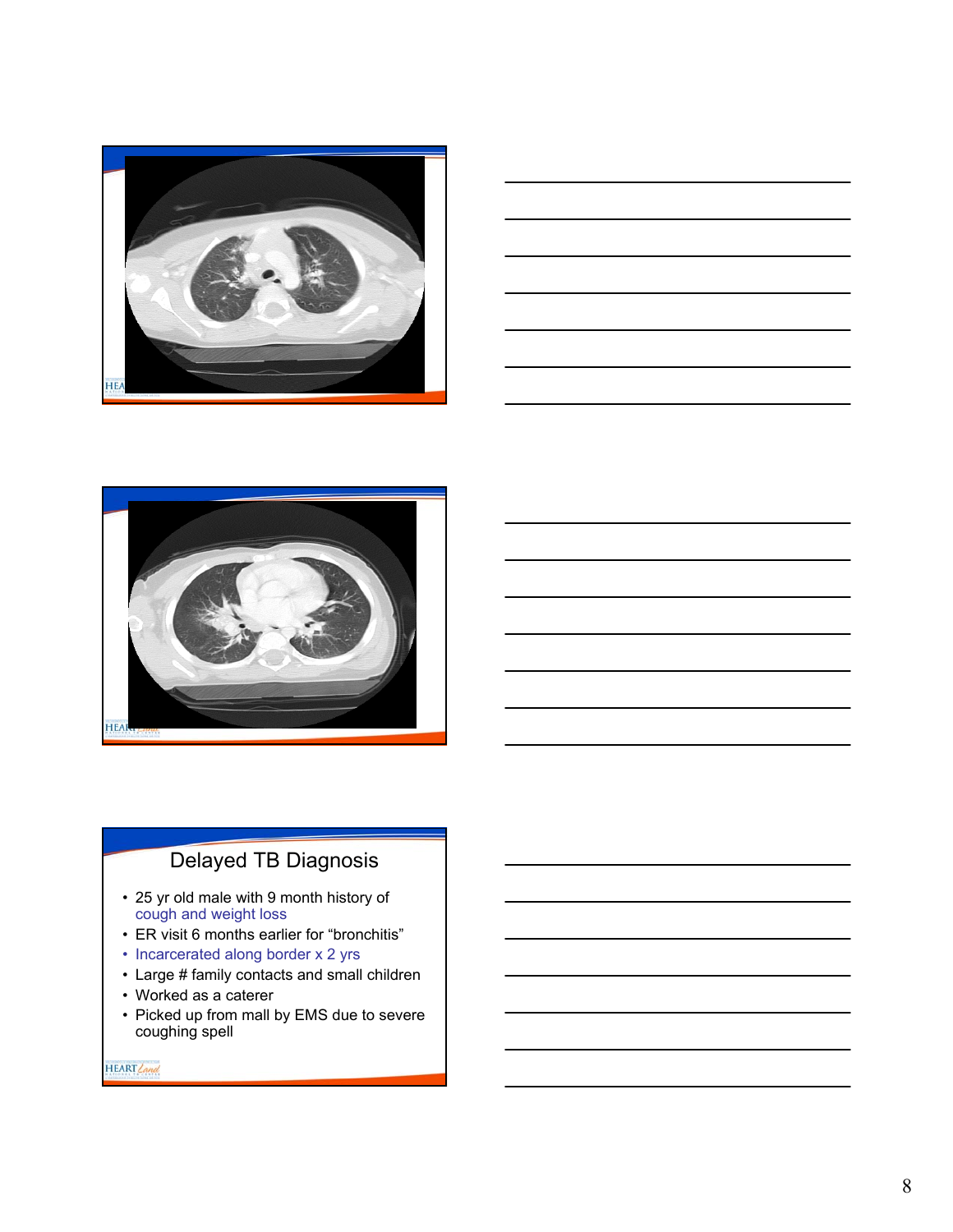



# Delayed Diagnosis of TB

- 32 yo female immigrant from high incident area (FSU), homelessness, incarceration, IVDU, exposure to TB
- prolonged cough, sputum, fever, weight loss, night sweats
- Positive tuberculin skin test (TST) (no therapy)
- Positive QuantiFeron TB Gold Test
- CXR with upper lobe cavitary infiltrates

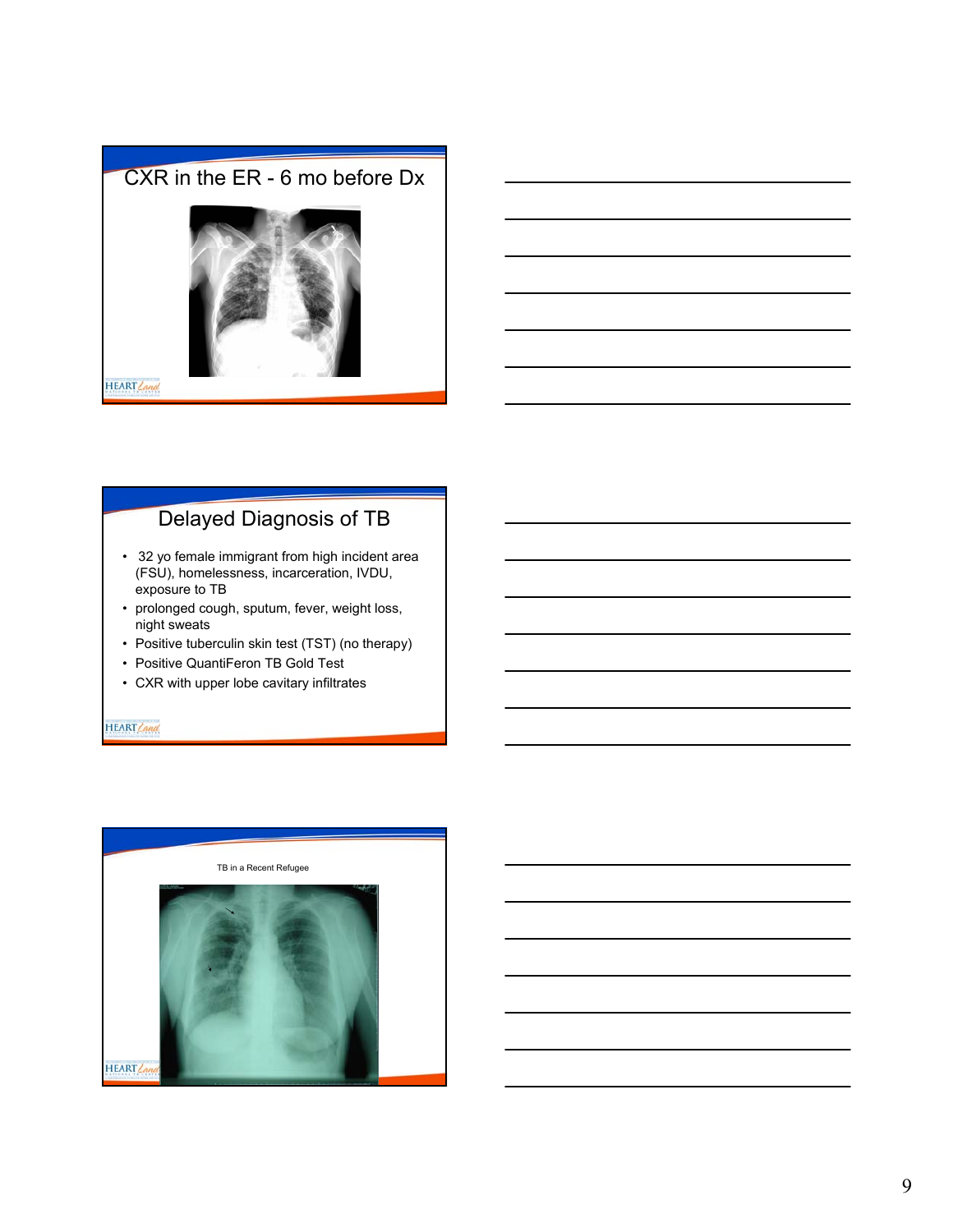- Abnormal chest radiograph, AFB smears and cultures initially negative
- Dental abscess, treated with PCN as aspiration pneumonia
- Several months later, presented with hemoptysis, weight loss
- Sputum AFB smear and culture (+) for INH resistant TB

HEART Land

Tuberculosis in the Foreignborn

Risk for drug resistant TB

HEART Land

#### Entering the U.S. with Active TB

- Enter the U.S. as a tourist, for business, as a student or as a temporary worker, etc…
- Enter the U.S. illegally
- A classification on medications
- B1 classification with false negative smears
- B2 classification with false negative CXR
- "Asymptomatic" children, (immunocompromised adults) with primary TB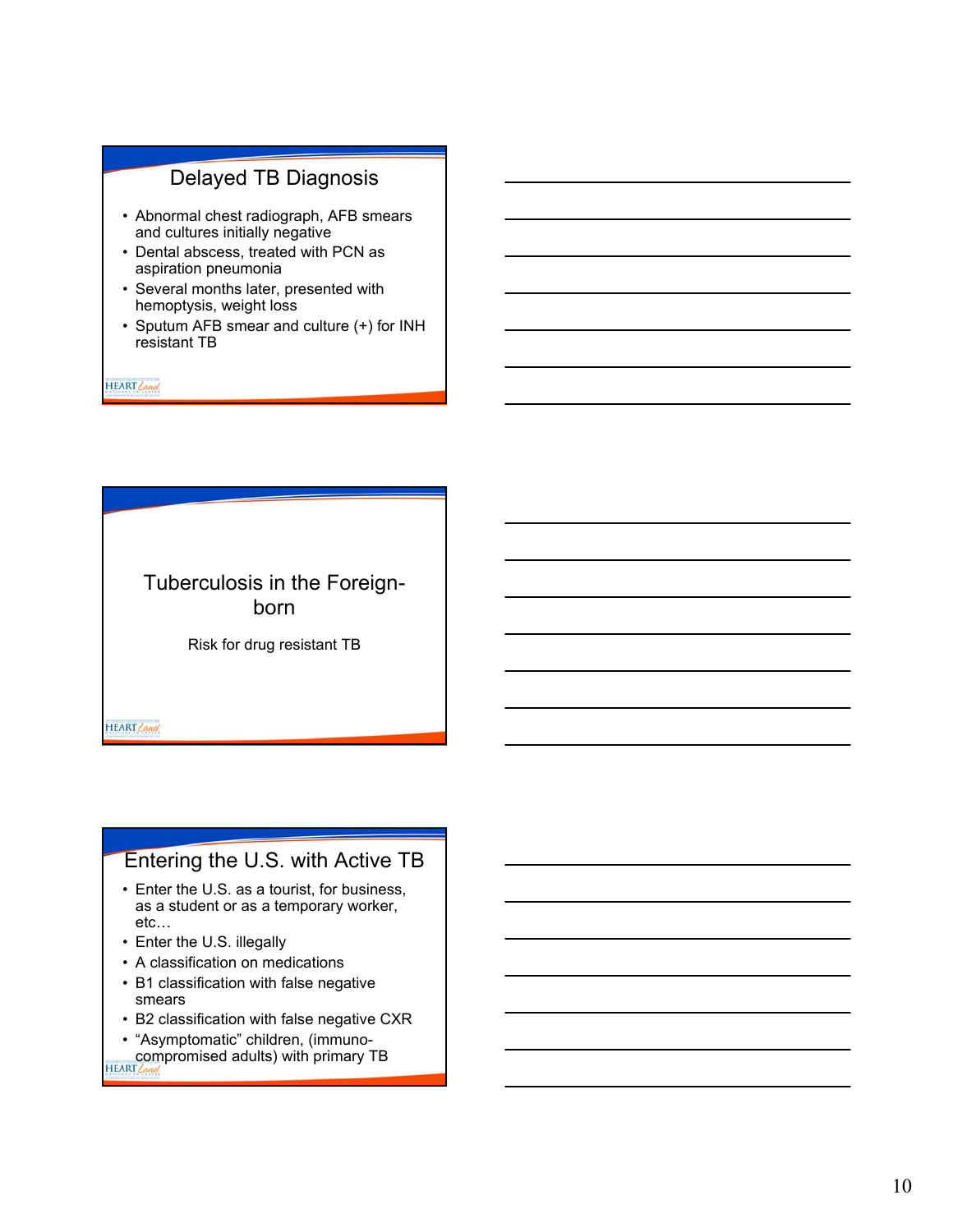- 32 yo man recently entered the U.S. from **Ethiopia**
- History of 2 episodes of previous TB therapy
- Initial sputum AFB smear negative, QFT TB-gold (+)
- Treated initially for community acquired pneumonia

HEART Land



# Global Epidemiology of Multidrug Resistant (MDR) TB

- MDR TB: Resistant to INH and Rifampin
- Estimated global prevalence of multidrug (MDR) resistant TB
	- Estimated 500,000 cases
	- Newly diagnosed cases: 2.3% – Previously treated cases: 16.4%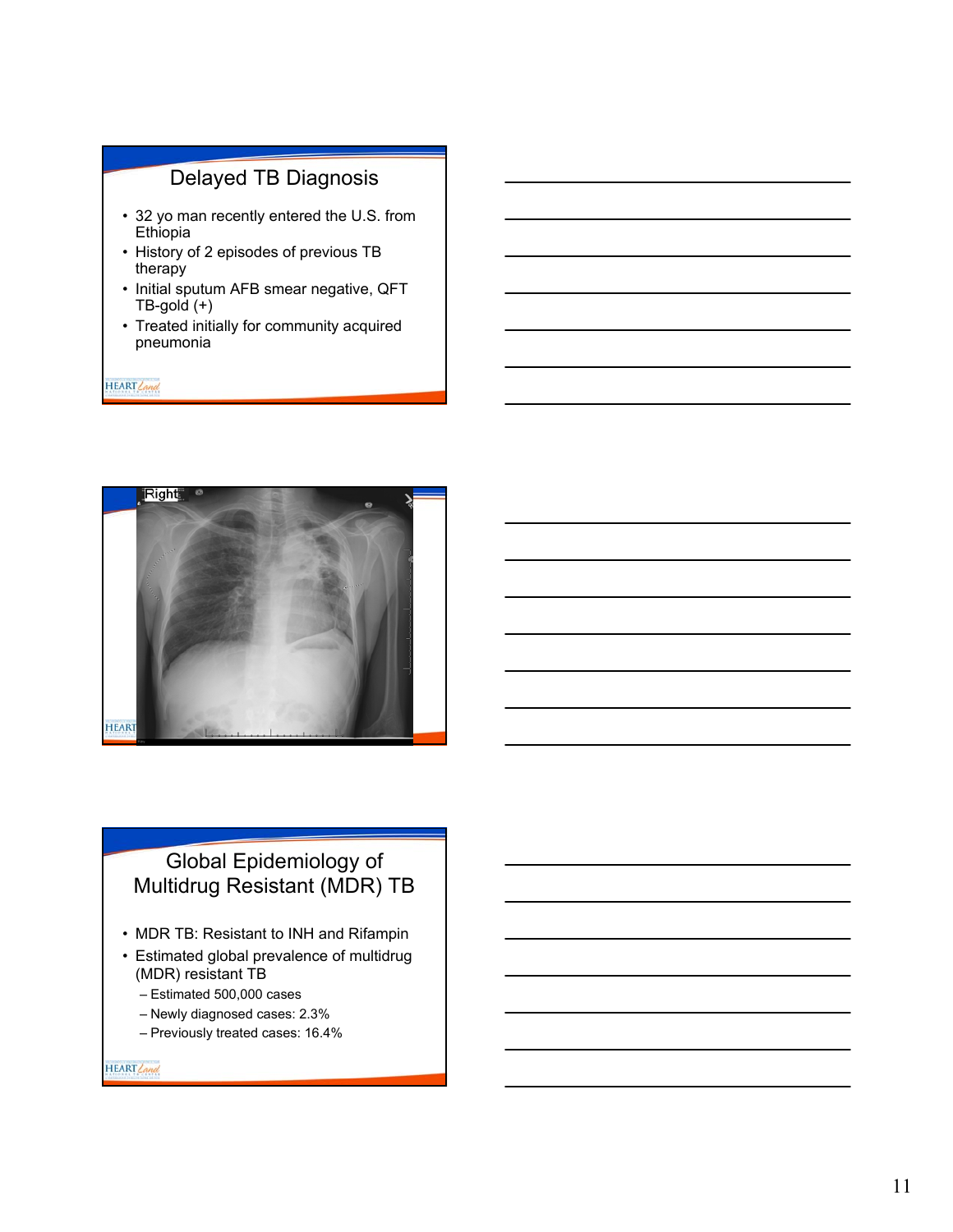



### Definitions of Drug Resistant **Tuberculosis**

- MDR TB is the precursor of XDR TB
- XDR TB: MDR TB – PLUS
	- Resistance to any fluroquinolone
	- Resistance to at least one of the following injectables:
		- Amikacin, Kanamycin, Capreomycin

HEART Land

# Drug Resistant Tuberculosis Creation of XDR TB

- The development of XDR TB results from TB control and treatment practices in most of the world that would not be acceptable in the United **States**
- Case identification and treatment response are based on AFB smears without confirmatory cultures or susceptibility testing.
- Retreatment for treatment failure not based on in vitro susceptibility studies, rather, on fixed retreatment regimens.

**HEART** Can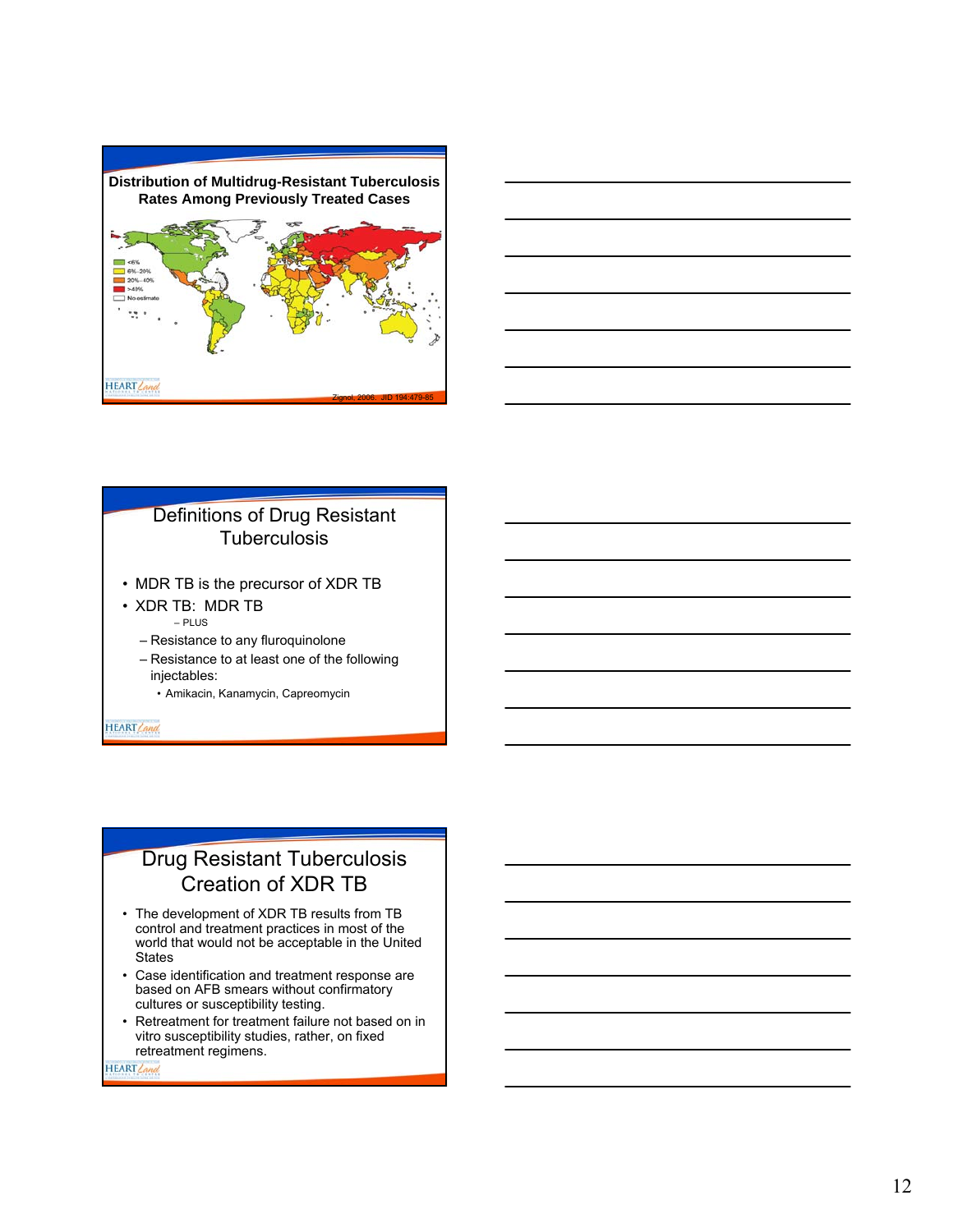- Patient did not improve with antibacterial therapy
- Repeat sputum AFB smear and culture positive
- *M. tuberculosis* isolate susceptible to all first line antituberculosis drugs (whew!)
- Patient successfully treated

HEART Land

## Entering the U.S. with Active TB

- Mr. RF, 71 yo man from China
- Entered the U.S. as tourist to visit his children in Houston
- Treated multiple times in China for tuberculosis without success (unknown at time of entry to U.S.)
- Presented for medical evaluation because of cough and shortness of breath

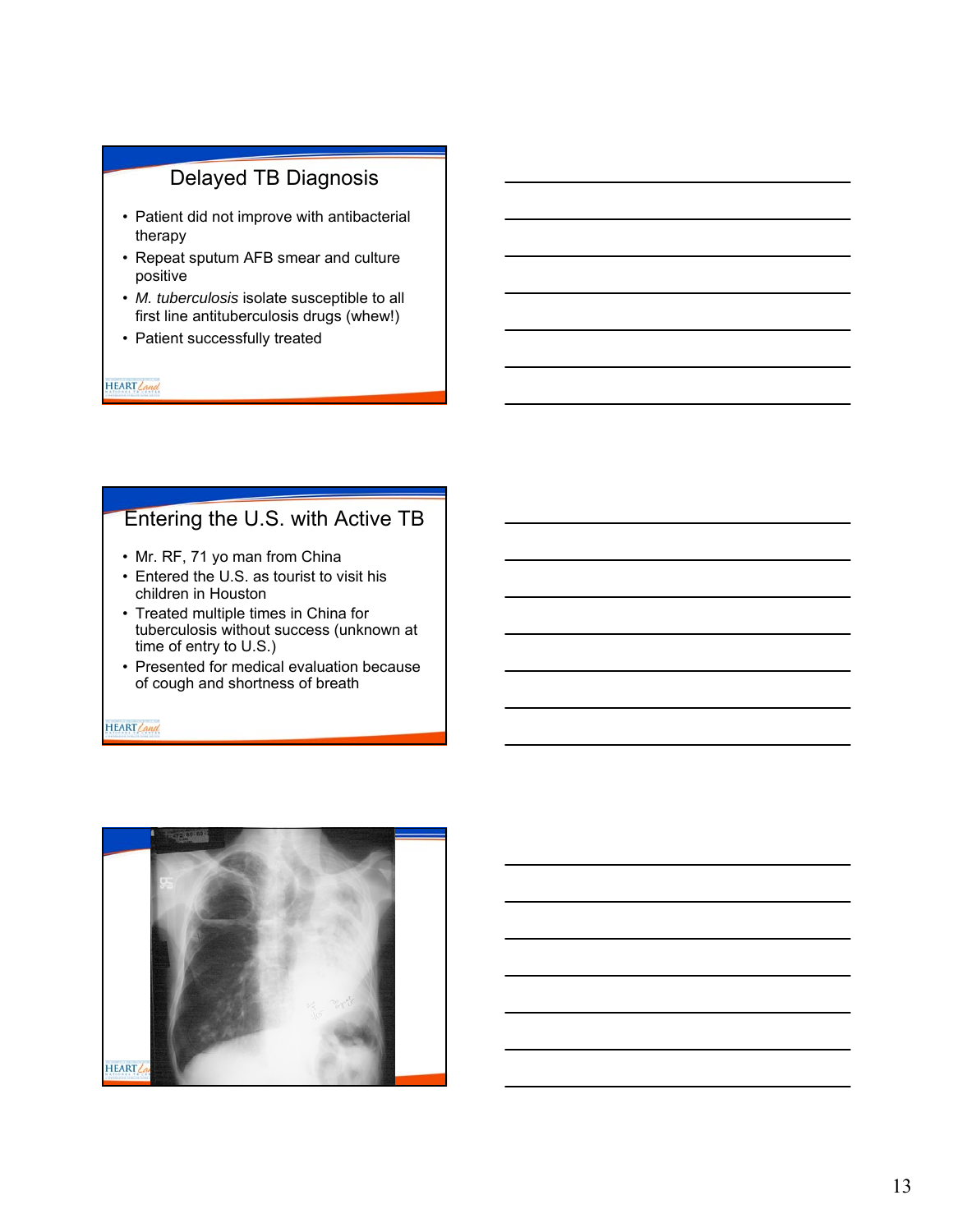# Entering the U.S. with Active TB

- RF's sputum 4+ AFB smear pos, culture pos for MTB resistant to: INH, Rif, Rbt, EMB, PZA, STM, AMK, fluoroquinolones
- Treated with Eth, Cap, Cyc, PAS, linezolid
- Within 3 mos, sputum converted to AFB smear and culture negative
- Hospitalized 4 mos, returned to Houston

HEART Land



# Difficult Tuberculosis **Diagnosis**

Extra-pulmonary TB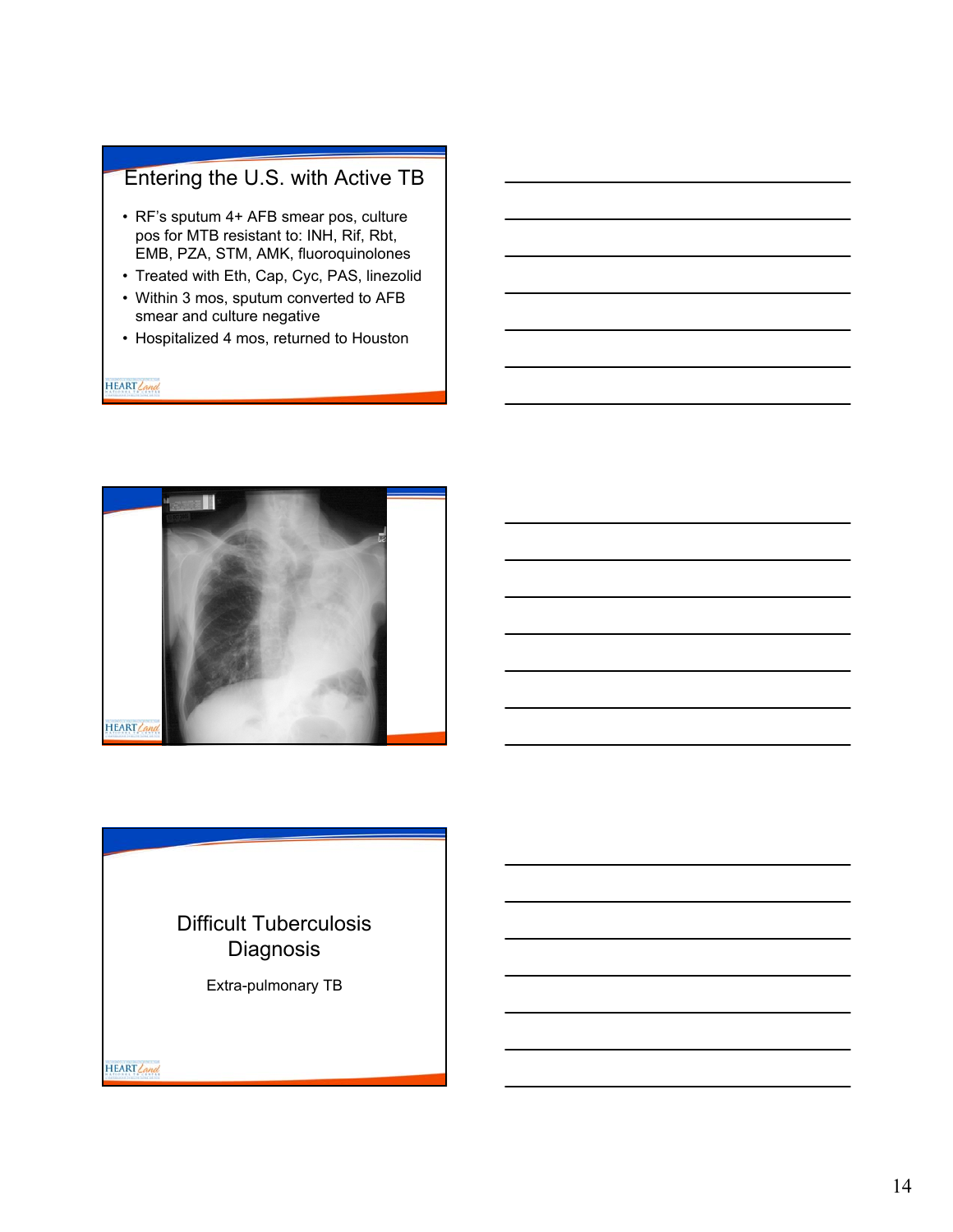# Fever in 7<sup>th</sup> month of Pregnancy

- 6 month history of cervical adenopathy
- 6 week history of fever, wt loss and abdominal pain
- Tuberculin skin test negative
- No response to multiple antibiotics
- Pleural effusion and infiltrate on CXR

HEART Land



# Delayed TB Diagnosis

Pulmonary consult for thoracentesis: Cervical node biopsy: AFB+, granuloma Disseminated disease

nodes, lung, liver, ascites, multiple abdominal masses, **placenta**, ovaries, bowel

Clinical deterioration, hypotension, emergent C section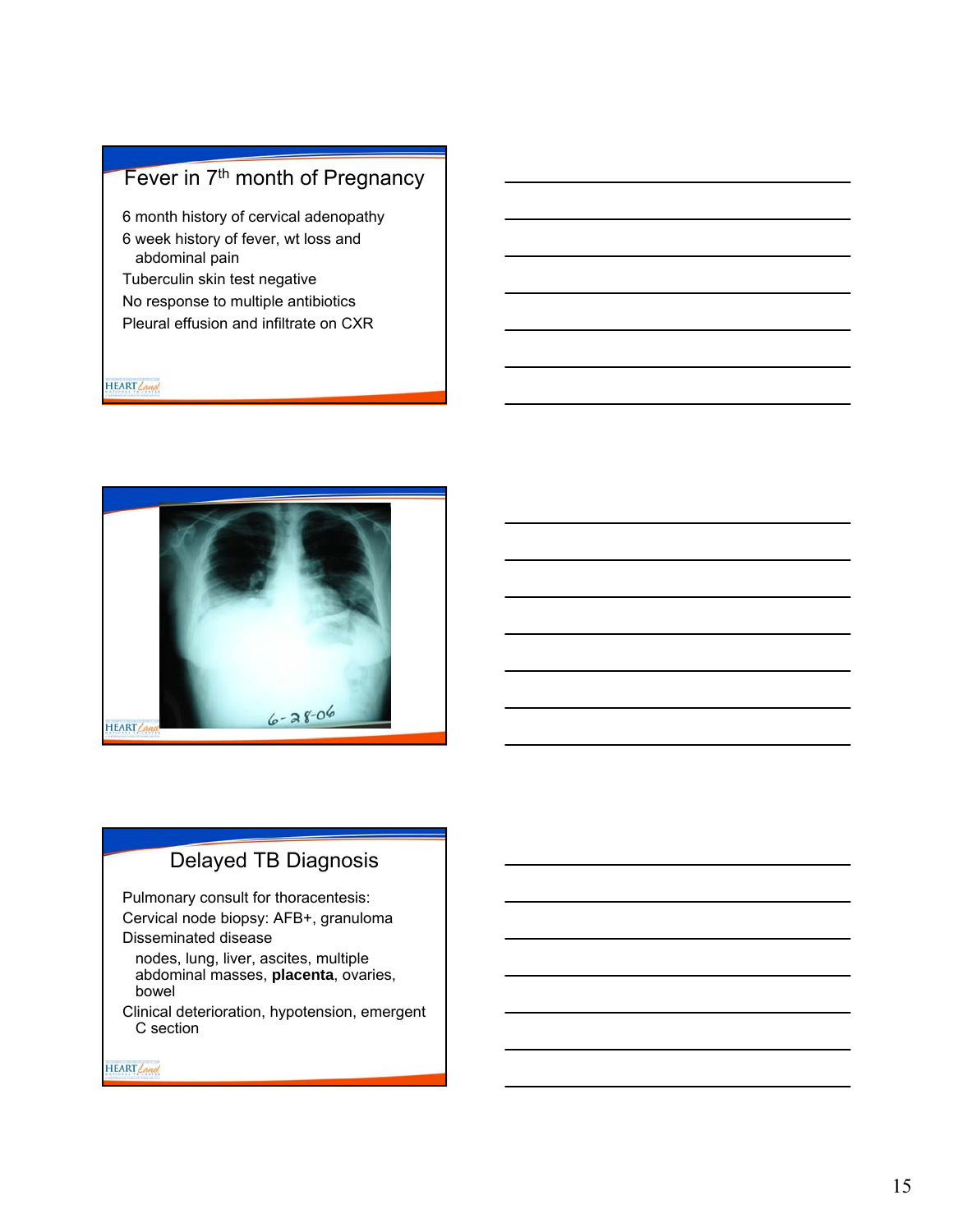## Missed Diagnosis

Pulmonologist consulted for thoracentesis obtained a **history of risk factors** for TB

Born in Mexico Prior +TST at US entry at age 15 Treated with INH x 6 mo Exposure to uncle in Mexico who died with TB 2 years ago

*TST usually negative with extensive disease!* HEART Land

# Delayed TB Diagnosis

M Tb resistant to INH grew from sputum and nodes

Infant also treated for tuberculosis as placenta was positive for AFB Mother and child recovered from TB

**HEART** Land

# Guidelines for Evaluation of Pulmonary TB in Adults

- Any cough ≥ 2-3 wks plus at least **one**  additional symptom: fever, night sweats, weight loss or hemoptysis
- Any high risk for TB; unexplained illness including respiratory symptoms ≥ 2-3 wks

• CXR: if suggestive of TB collect 3 sputum specimens for AFB and culture

CXR: if suggestive of TB collect 3 sputum specimens for AFB and culture

HEART Land

**Controlling TB in U.S. MMWR: Nov 2005**